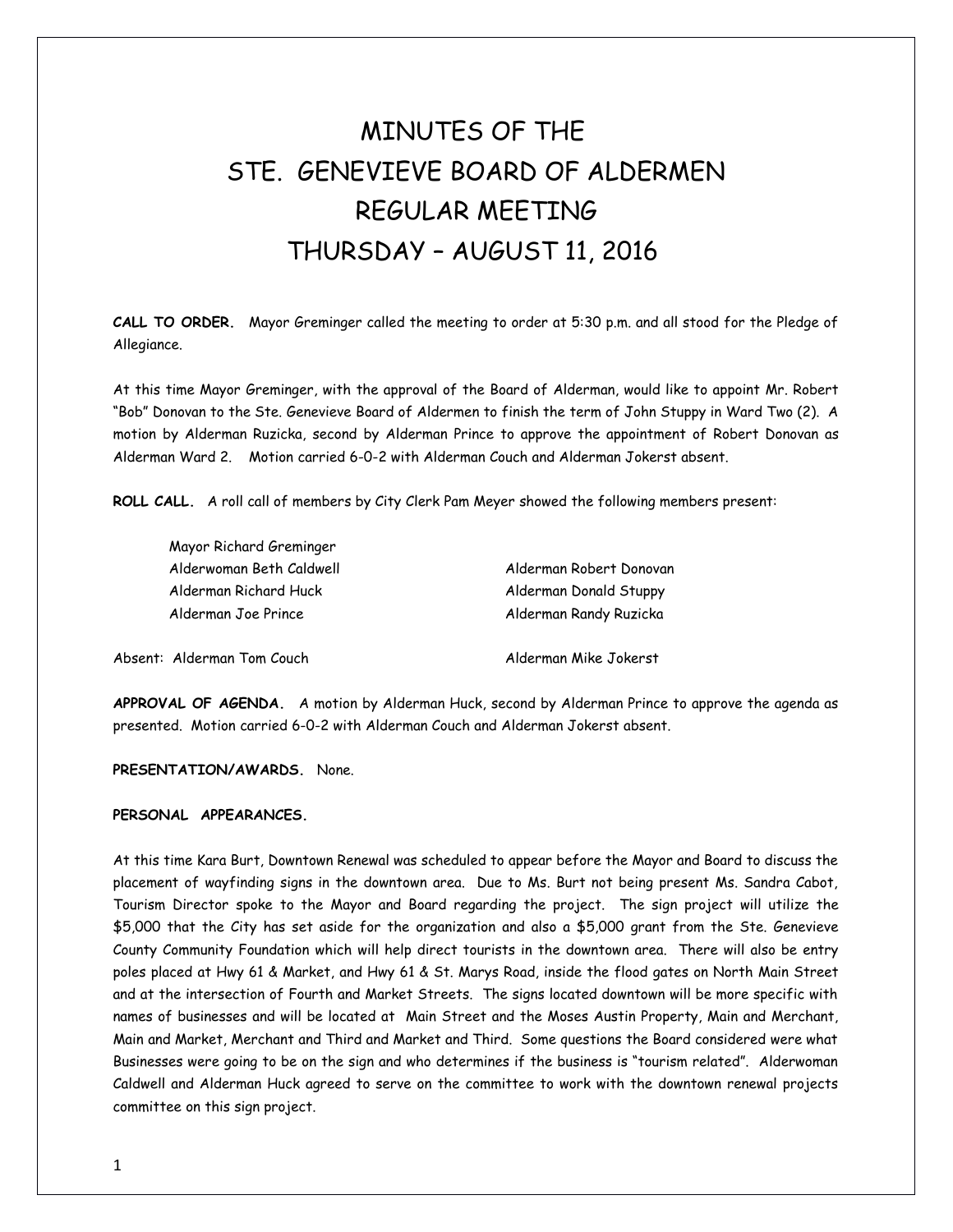**CITY ADMINISTRATOR REPORT.** See attached.

**STAFF REPORTS.** 

**ERIC BENNETT – POLICE CHIEF.** See Attached

**DAVE PINKLEY – FIELD OPERATIONS SUPERVISOR –** See Attached.

**PUBLIC COMMENTS.** None.

**COMMITTEE REPORTS.** None.

**CONSENT AGENDA.** 

**Minutes – Board of Aldermen – Regular Meeting – July 28, 2016.** A motion by Alderman Ruzicka, second by Alderwoman Caldwell to approve the minutes of the regular meeting of July 28, 2016. Motion carried 6-0-2 with Alderman Couch and Alderman Jokerst absent.

**Minutes – Board of Aldermen – Special Meeting – August 4, 2016.** A motion by Alderwoman Caldwell, second by Alderman Prince to approve the minutes of the Special Meeting of the Board of Alderman from August 4, 2016. Motion carried 6-0-2 with Alderman Couch and Alderman Jokerst absent.

**Minutes – Board of Aldermen – Closed Session – August 4, 2016.** A motion by Alderman Ruzicka, second by Alderman Prince to approve the minutes of the Closed session of August 4, 2016. Motion carried 6-0-2 with Alderman Couch and Alderman Jokerst absent.

**RESOLUTION 2016 – 30. A RESOLUTION OF THE CITY OF STE. GENEVIEVE AUTHORIZING THE MAYOR TO ENTER INTO A PROPOSAL WITH GILMORE AND BELL PC FOR SPECIAL TAX COUNSEL SERVICES.** A motion by Alderman Huck, second by Alderman Stuppy to approve Resolution 2016-30 to enter into proposal with Gilmore and Bell. Motion carried 6-0-2 with Alderman Couch and Alderman Jokerst absent.

**OLD BUSINESS.** 

**BILL NO. 4114. AN ORDINANCE AMENDING THE CITY OF STE. GENEVIEVE CODE OF ORDINANCES, CHAPTER 500: BUILDINGS AND BUILDING REGULATIONS; ARTICLE II BUILDING CODE; SECTION 500.100, DEFINITIONS; AND SECTION 500.110 CODES, INTERNATIONAL FIRE CODE AS SET FORTH BELOW. 2ND READING.** Motion by Alderman Prince, second by Alderwoman Caldwell, Bill No. 4114 was placed on its second and final reading, read by title only, considered and passed by a roll call vote as follows: Ayes: Alderman Donovan, Alderwoman Caldwell, Alderman Prince, Alderman Ruzicka, Alderman Stuppy and Alderman Huck. Nayes: None. Absent: Alderman Couch and Alderman Jokerst Motion carried 6-0-2. Thereupon Bill No. 3114 was declared Ordinance No. 4050 signed by the Mayor and attested by the City Clerk.